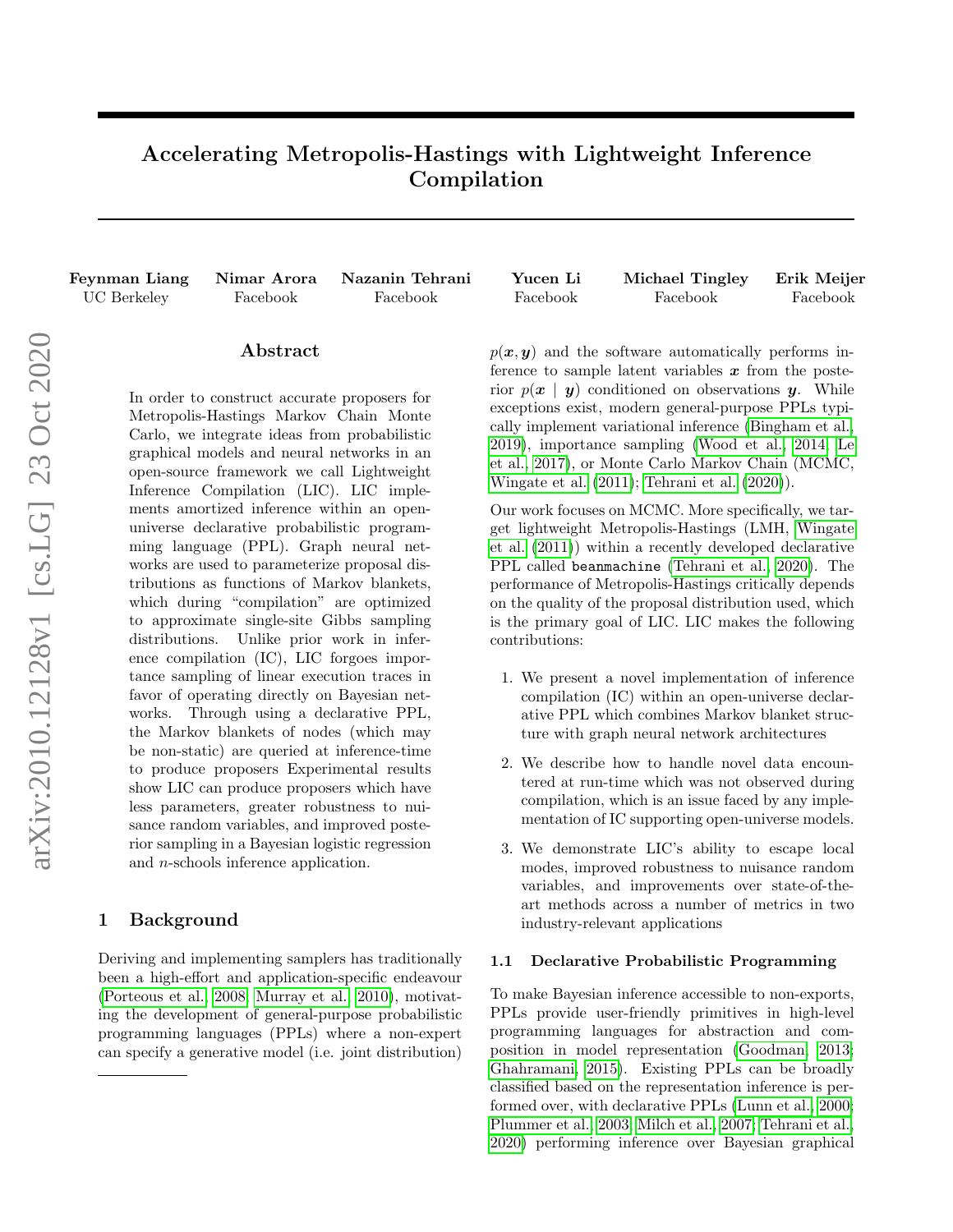<span id="page-1-1"></span>

Figure 1: Intuition for Lightweight Inference Compilation (LIC). LIC uses samples  $(x_i, y_i) \stackrel{\text{iid}}{\sim} p$  (blue "x" in left) drawn from the joint density  $p(x, y)$  to approximate the expected inclusive KL-divergence  $\mathbb{E}_{p(y)}D_{\text{KL}}(p(x))$ y)  $\| q(x; \phi(y))\|$  between the posterior  $p(x | y)$  and the LIC proposal distribution  $q(x; \phi(y))$ . For an observation  $y = 0.25$  (dashed red line in left), the posterior  $p(x | y = 0.25)$  (dashed red line in right) is "approximated" by samples "close" to y (blue "x" in right) to form an empirical inclusive KL-divergence minimized by LIC. As inclusive KL-divergence encourages a mass-covering / mean-seeking fit, the resulting proposal distribution  $q(x; \phi(y = 0.25), K = 1)$  (green dotted line in right) when using a single  $(K = 1)$  Gaussian proposal density covers both modes and can successfully propose moves which cross between the two mixture components. Using a 2-component  $(K = 2)$  GMM proposal density results in  $q(x; \phi(y = 0.25), K = 2)$  (purple solid line in right) which captures both the bi-modality of the posterior as well as the low probability region between the two modes. As a result of sampling the generative model, LIC can discover both posterior modes and their appropriate mixture weights (whereas other state of the art MCMC samplers fail, see fig. [3\)](#page-5-0).

networks and imperative PPLs conducting importance sampling [\(Wood et al., 2014\)](#page-9-0) or MCMC [\(Wingate](#page-9-1) [et al., 2011\)](#page-9-1) on linearized execution traces. Because an execution trace is a topological sort of an instantiated Bayesian network, declarative PPLs preserve additional model structure such as Markov blanket relationships which are lost in imperative PPLs.

**Definition 1.1.** The *Markov Blanket*  $MB(x_i)$  of a node  $x_i$  is the minimal set of random variables such that

$$
p(x_i | \mathbf{x}_{-i}, \mathbf{y}) = p(x_i | \text{MB}(x_i))
$$
 (1)

In a Bayesian network,  $MB(x_i)$  consists of the parents, children, and children's parents of  $x_i$  [\(Pearl, 1987\)](#page-8-9).

#### 1.2 Inference Compilation

Amortized inference [\(Gershman and Goodman, 2014\)](#page-8-10) refers to the re-use of initial up-front learning to improve future queries. In context of Bayesian inference [\(Marino et al., 2018;](#page-8-11) [Zhang et al., 2018\)](#page-9-3) and IC [\(Paige](#page-8-12) [and Wood, 2016;](#page-8-12) [Weilbach et al., 2019;](#page-9-4) [Harvey et al.,](#page-8-13) [2019\)](#page-8-13), this means using acceleration performing multiple inferences over different observations  $y$  to amortize a one-time "compilation time." While compilation in both trace-based IC [\(Paige and Wood, 2016;](#page-8-12) [Le et al., 2017;](#page-8-3) [Harvey et al., 2019\)](#page-8-13) and LIC consists of drawing forward samples from the generative model  $p(x, y)$  and training neural networks to minimize inclusive KL-divergence, trace-based IC uses the resulting neural network artifacts to parameterize proposal distributions for importance sampling while LIC uses them for MCMC proposers.

## 1.3 Lightweight Metropolis Hastings

<span id="page-1-0"></span>LMH [\(Wingate et al.](#page-9-1) [\(2011\)](#page-9-1); [Ritchie et al.](#page-9-5) [\(2016b\)](#page-9-5)) updates random variables within a probabilistic model one at a time according to a Metropolis-Hastings rule while keeping all the other variables fixed. While a number of choices for proposal distribution exist, the single-site Gibbs sampler which proposes from eq. [\(1\)](#page-1-0) enjoys a 100% acceptance probability [\(Pearl, 1987\)](#page-8-9) and provides a good choice when available [\(Lunn et al.,](#page-8-6) [2000;](#page-8-6) [Plummer et al., 2003\)](#page-8-7). Unfortunately, outside of discrete models they are oftentimes intractable to directly sample so another proposal distribution must be used. LIC seeks to approximate these single-site Gibbs distributions using tractable neural network approximations.

#### 1.4 Related Works

Prior work on IC in imperative PPLs can be broadly classified based on the order in which nodes are sampled. "Backwards" methods approximate an inverse factorization, starting at observations and using IC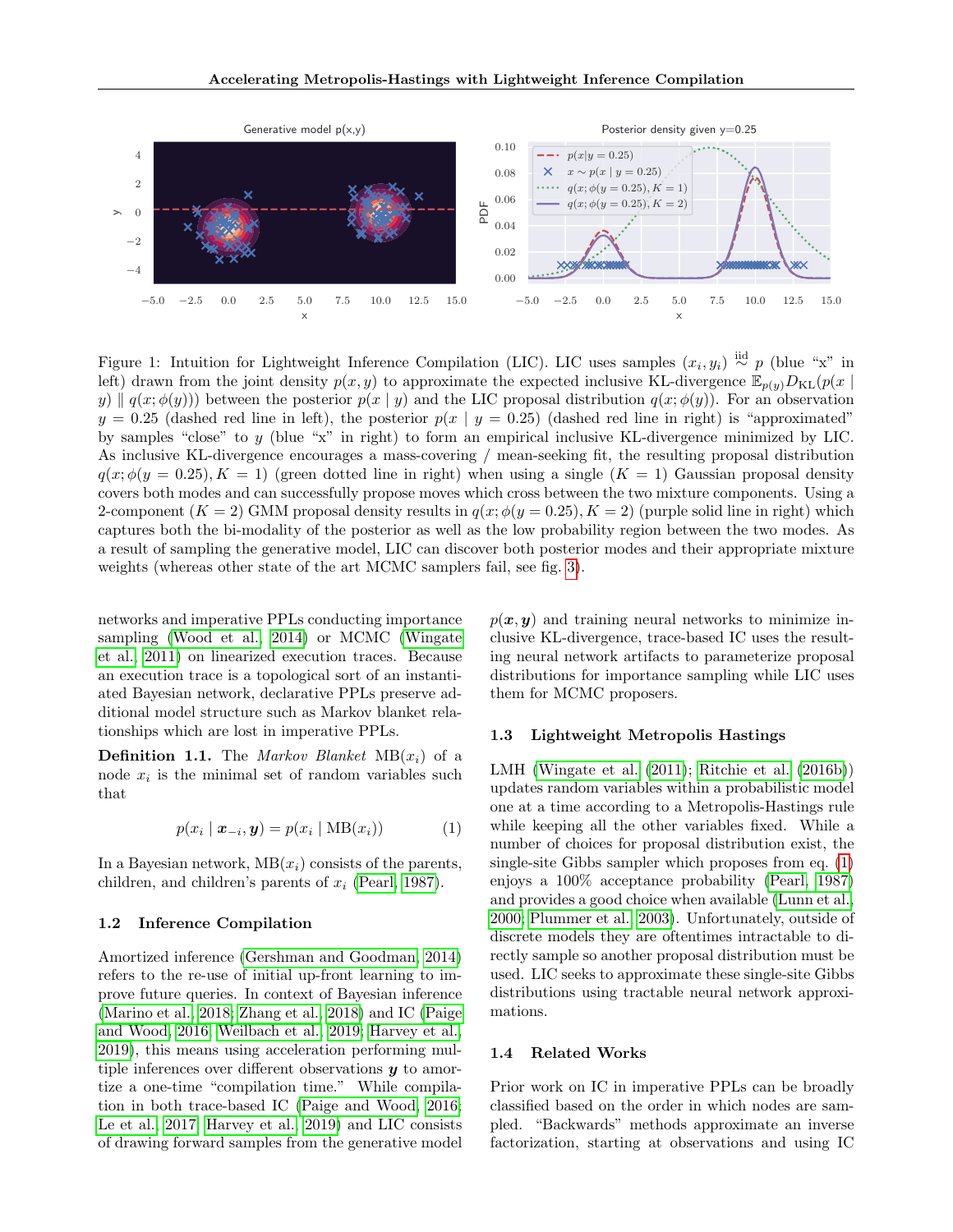<span id="page-2-0"></span>

Figure 2: The Markov blankets in the Bayesian network for eq. [\(3\)](#page-4-0) (left, expressed in plate notation) are available in a declarative PPL, and are used as inputs to LIC. The LIC proposer for node  $x_1$  (right) is obtained by first performing neural network embedding of  $x_1$  and every node in its Markov blanket, followed by a graph convolutional network aggregation over the Markov blanket of  $x_1$ . The resulting vectors are then combined to yield a parameter vector  $\phi(x_1)$  for a proposal distribution  $q(\cdot;\phi(x_1))$  which is then sampled for proposing an update within Metropolis-Hastings.

artifacts to propose propose parent random variables. Along these lines, [Paige and Wood](#page-8-12) [\(2016\)](#page-8-12) use neural autoregressive density estimators but heuristically invert the model by expanding parent sets. [Webb et al.](#page-9-6) [\(2018\)](#page-9-6) proposes a more principled approach utilizing minimal I-maps and demonstrate that minimality of inputs to IC neural networks can be beneficial; an insight also exploited through LIC's usage of Markov blankets. Unfortunately, model inversion is not possible in universal PPLs [\(Le et al., 2017\)](#page-8-3).

The other group of "forwards" methods operate in the same direction as the probabilistic model's dependency graph. Starting at root nodes, these methods produce inference compilation artifacts which map an execution trace's prefix to a proposal distribution. In [Ritchie et al.](#page-9-7) [\(2016a\)](#page-9-7), a user-specified modelspecific guide program parameterizes the proposer's architecture and results in more interpretable IC artifacts at the expense of increased user effort. [Le](#page-8-3) [et al.](#page-8-3) [\(2017\)](#page-8-3) automates this by using a recurrent neural network (RNN) to summarize the execution prefix while constructing a node's proposal distribution. This approach suffers from well-documented RNN limitations learning long distance dependencies [\(Hochre](#page-8-14)[iter, 1998\)](#page-8-14), requiring mechanisms like attention [\(Har](#page-8-13)[vey et al., 2019\)](#page-8-13) to avoid degradation in the presence of long execution trace prefixes (e.g. when nuisance random variables are present).

With respect to prior work, LIC is most similar to the attention-based extension [\(Harvey et al., 2019\)](#page-8-13) of [Le](#page-8-3) [et al.](#page-8-3) [\(2017\)](#page-8-3). Both methods minimize inclusive KLdivergence empirically approximated by samples from the generative model  $p(x, y)$ , and both methods use neural networks to produce a parametric proposal distribution from a set of inputs sufficient for determining a node's posterior distribution. However, important distinctions include (1) LIC's use of a declarative PPL implies Markov blanket relationships are directly queryable and ameliorates the need for also learning an attention mechanism, (2) LIC uses a graph neural network to summarize the Markov blanket rather than a RNN over the execution trace prefix, and (3) LIC can handle open-universe models where novel random variables are encountered at inference time and no embedding network exists.

# 2 Lightweight Inference Compilation

#### 2.1 Architecture

Figure [2](#page-2-0) shows a sketch of LIC's architecture. For every latent node  $x_i$ , LIC constructs a mapping  $(x_i, \text{MB}(x_i)) \mapsto \phi(x_i)$  parameterized by feedforward and graph neural networks to produce a parameter vector  $\phi(x_i)$  for a parametric density estimator  $q(\cdot;\phi(x_i))$ . Every node  $x_i$  has feedforward "node embedding network" used to map the value of the underlying random variable into a vector space of common dimensionality. The set of nodes in the Markov blanket are then summarized to a fixed-length vector following section [2.1.1,](#page-3-0) and a feedforward neural network ultimately maps the concatenation of the node's embedding with its Markov blanket summary to proposal distribution parameters  $\phi(x_i)$ .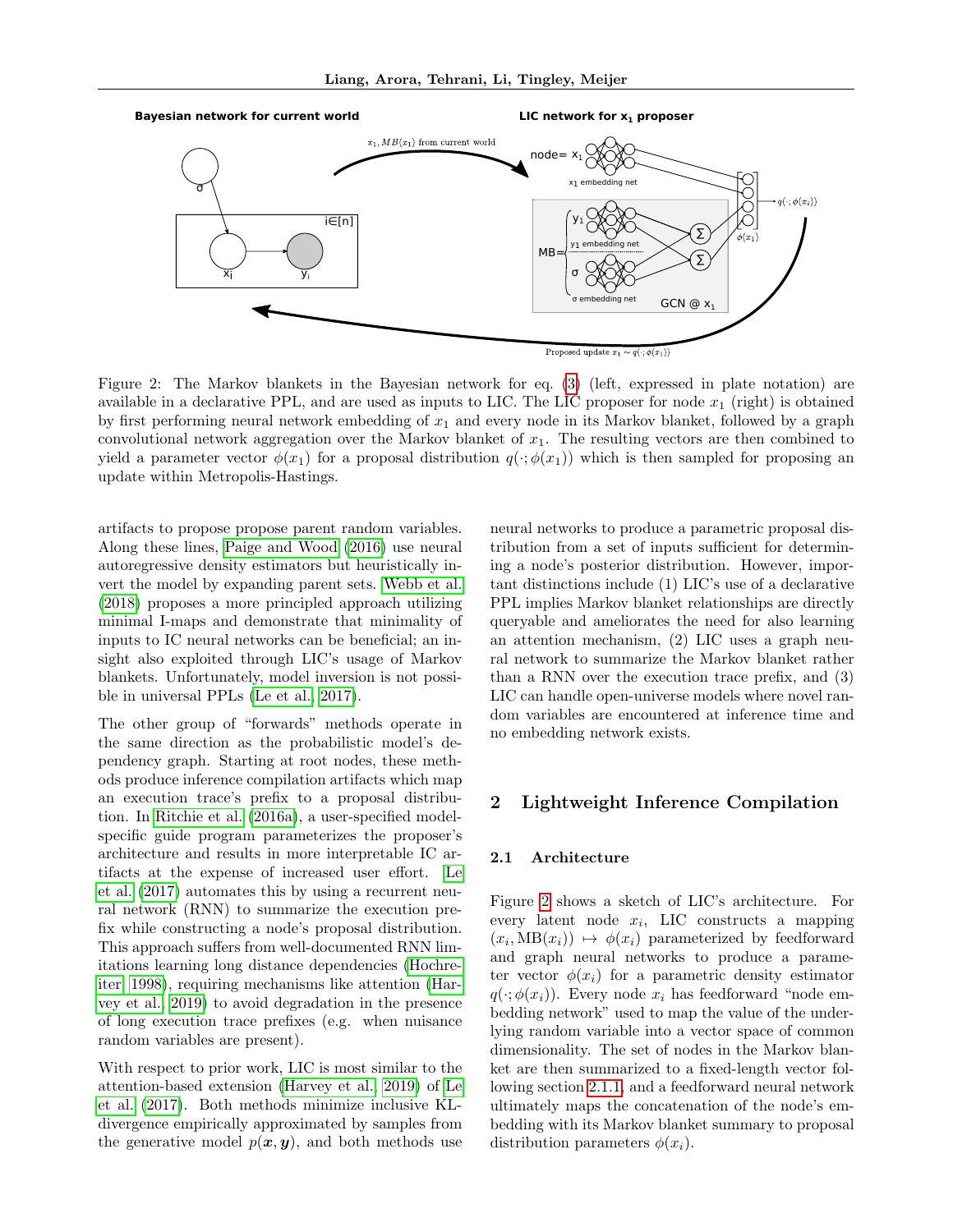#### <span id="page-3-0"></span>2.1.1 Dynamic Markov Blanket embeddings

Because a node's Markov blanket may vary in both its size and elements (e.g. in a GMM, a data point's component membership may change during MCMC),  $MB(x<sub>i</sub>)$  is a non-static set of vectors (albeit all of the same dimension after node embeddings are applied) and a feed-forward network with fixed input dimension is unsuitable for computing a fixed-length proposal parameter vector  $\phi(x_i)$ . Furthermore, Markov blankets (unlike execution trace prefixes) are unordered sets and lack a natural ordering hence use of a RNN as done in [Le et al.](#page-8-3) [\(2017\)](#page-8-3) is inappropriate. Instead, LIC draws motivation from graph neural networks [\(Scarselli et al., 2008;](#page-9-8) [Dai et al., 2016\)](#page-8-15) which have demonstrated superior results in representation learning [Bruna et al.](#page-8-16) [\(2013\)](#page-8-16) and performs summarization of Markov Blankets following [Kipf and Welling](#page-8-17) [\(2016\)](#page-8-17) by defining

$$
\phi(x_i) = \sigma \left( \mathbf{W}_{x_j \in \mathrm{MB}(x_i)} \frac{1}{\sqrt{|\mathrm{MB}(x_i)| |\mathrm{MB}(x_j)|}} f_j(x_j) \right)
$$

where  $f_i(x_i)$  denotes the output of the node embedding network for node  $x_i$  when provided its current value as an input,  $\square$  is any differentiable permutationinvariant function (summation in LIC's case), and  $\sigma$  is an activation function.

## 2.1.2 Parameterized density estimation

The resulting parameter vectors  $\phi(x_i)$  of LIC are ultimately used to parameterize proposal distributions  $q(x_i; \phi(MB(x_i)))$  for MCMC sampling. For discrete  $x_i$ , LIC directly estimates logit scores over the support. For continuous  $x_i$ , LIC transforms continuous  $x_i$  to unconstrained space following [Carpenter et al.](#page-8-18) [\(2017\)](#page-8-18) and models the density using a Gaussian mixture model (GMM). Note that although more sophisticated density estimators such as masked autoregressive flows [\(Kingma et al., 2016;](#page-8-19) [Papamakarios et al., 2017\)](#page-8-20) can equally be used.

#### 2.2 Objective Function

To "compile" LIC, parameters are optimized to minimize the inclusive KL-divergence between the posterior distributions and inference compilation proposers:  $D_{\text{KL}}(p(\boldsymbol{x} \mid \boldsymbol{y}) \parallel q(\boldsymbol{x} \mid \boldsymbol{y}; \phi))$ . Consistent with [Le et al.](#page-8-3)  $(2017)$ , observations **y** are sampled from the marginal distribution  $p(\mathbf{y})$ , but note that this may not be representative of observations y encountered at inference. The resulting objective function is given by

<span id="page-3-1"></span>
$$
\mathbb{E}_{p(\mathbf{y})} [D_{\mathrm{KL}}(p(\mathbf{x} \mid \mathbf{y}) \parallel q(\mathbf{x} \mid \mathbf{y}; \phi))]
$$
(2)  
\n
$$
= \mathbb{E}_{p(\mathbf{x}, \mathbf{y})} \left[ \log \frac{p(\mathbf{x} \mid \mathbf{y})}{q(\mathbf{x} \mid \mathbf{y}; \phi)} \right]
$$
  
\n
$$
\propto \mathbb{E}_{p(\mathbf{x}, \mathbf{y})} [-\log q(\mathbf{x} \mid \mathbf{y}; \phi)]
$$
  
\n
$$
\approx \sum_{i=1}^{N} -\log q(\mathbf{x} \mid \mathbf{y}; \phi), \qquad (\mathbf{x}, \mathbf{y}) \stackrel{\text{iid}}{\sim} p(\mathbf{x}, \mathbf{y})
$$
  
\n
$$
=:\mathcal{L}(\phi)
$$

where we have neglected a conditional entropy term independent of  $\phi$  and performed Monte-Carlo approximation to an expectation. The intuition for this objective is shown in Figure [1,](#page-1-1) which shows how samples from  $p(x, y)$  (left) form an empirical joint approximation where "slices" (at  $y = 0.25$  in fig. [1\)](#page-1-1) yield posterior approximations which the objective is computed over (right).

## 2.2.1 Open-universe support / novel data at runtime

Because the number of random variables in an openuniverse probabilistic can be unbounded, it is impossible for any finite-time training procedure which relies on sampling the generative model  $p(x, y)$  to encounter all possible random variables. As a consequence, any implementation of IC within a universal PPL must address the issue of novel data encountered at inference time. This issue is not explicitly addressed in prior work [\(Le et al., 2017;](#page-8-3) [Harvey](#page-8-13) [et al., 2019\)](#page-8-13). In LIC's case, if a node  $x_i$  does not have an existing LIC artifact  $x_i \mapsto \phi(x_i)$  then we fall back to proposing from the parent-conditional prior  $q(x_i; \text{MB}(x_i), \phi_i) = p(x_i \mid \text{Pa}(x_i))$  (i.e. ancestral sampling).

#### 3 Experiments

To validate LIC's competitiveness, we conducted experiments benchmarking a variety of desired behaviors and relevant applications. In particular:

- Training on samples from the joint distribution  $p(x, y)$  should enable discovery of distant modes, so LIC samplers should be less likely to to get "stuck" in a local mode. We validate this in section [3.1](#page-4-1) using a GMM mode escape experiment, where we see LIC escape not only escape a local mode but also yield accurate mixture component weights.
- When there is no approximation error (i.e. the true posterior density is within the family of parametric densities representable by LIC), we expect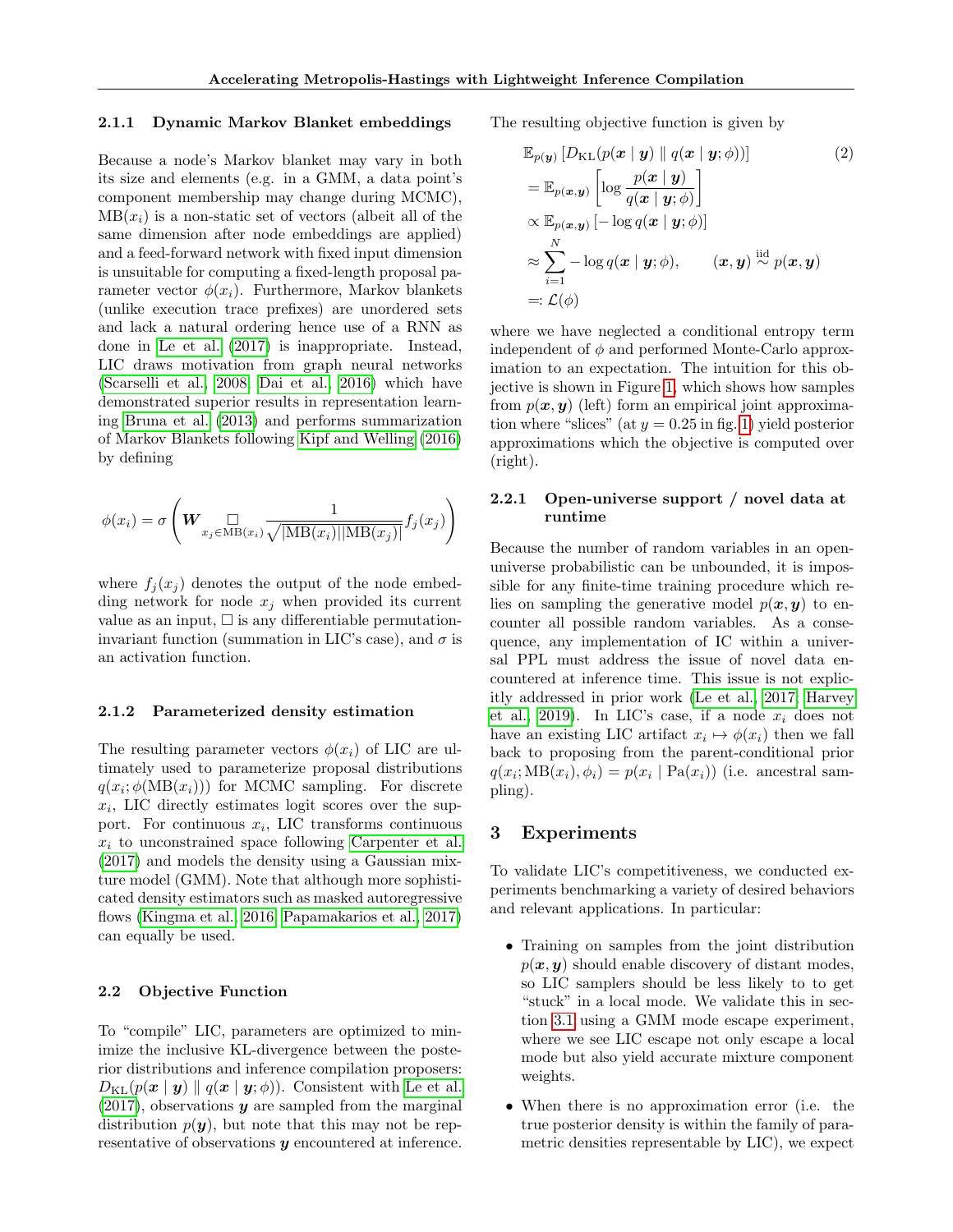LIC to closely approximate the posterior at least for the range of observations  $y$  sampled during compilation (eq. [\(2\)](#page-3-1)) with high probability under the prior  $p(y)$ . Section [3.2](#page-4-2) shows this is indeed the case in a conjugate Gaussian-Gaussian model where a closed form expression for the posterior is available.

- Because Markov blankets can be explicitly queried, we expect LIC's performance to be unaffected by the presence of nuisance random variables (i.e. random variables which extend the execution trace but are statistically independent from the observations and queried latent variables). This is confirmed in section [3.3](#page-4-3) using the probabilistic program from [Harvey et al.](#page-8-13) [\(2019\)](#page-8-13), where we see trace-based IC suffering an order of magnitude increase in model parameters and compilation time while yielding an effective sample size almost  $5\times$  smaller (Figure [5\)](#page-6-0).
- To verify LIC yields competitive performance in applications of interest, we benchmark LIC against other state-of-the-art MCMC methods on a Bayesian logistic regression problem (section [3.4\)](#page-6-1) and on a generalization of the classical eight schools problem [\(Rubin, 1981\)](#page-9-9) called  $n$ -schools (section [3.5\)](#page-6-2) which is used in production at a large internet company for Bayesian meta-analysis [Sutton and Abrams](#page-9-10) [\(2001\)](#page-9-10). We find that LIC exceeds the performance of adaptive random walk Metropolis-Hastings [\(Garthwaite](#page-8-21) [et al., 2016\)](#page-8-21) and Newtonian Monte Carlo [\(Arora](#page-8-22) [et al., 2020\)](#page-8-22) and yields comparable performance to NUTS [\(Hoffman and Gelman, 2014\)](#page-8-23) despite being implemented in an interpreted (Python) versus compiled (C++) language.

## <span id="page-4-1"></span>3.1 GMM mode escape

Consider the multi-modal posterior resulting from conditioning on  $y = 0.25$  in the 2-dimensional GMM in fig. [1,](#page-1-1) which is comprised of two Gaussian components with greater mixture probability on the right-hand component and a large energy barrier separating the two components. Because LIC is compiled by training on samples from the joint distribution  $p(x, y)$ , it is reasonable to expect LIC's proposers to assign high probability to values for the latent variable  $x$  from both modes. In contrast, uncompiled methods such as random walk Metropolis-Hastings (RWMH) and NUTS may encounter difficulty crossing the low-probability energy barrier and be unable to escape the basin of attraction of the mode closest to their initialization.

This intuition is confirmed in fig. [3,](#page-5-0) which illustrates kernel density estimates of 1,000 posterior samples ob-

tained by a variety of MCMC algorithms as well as ground truth samples. HMC with adaptive step size [\(Hoffman and Gelman, 2014\)](#page-8-23), NMC, and NUTS with the default settings as implemented in Stan [\(Carpenter](#page-8-18) [et al., 2017\)](#page-8-18) are all unable to escape the mode they are initialized in. While both LIC and RWMH with adaptive step size escape the local mode, RWMH's samples erroneously imply equal mixture component probabilities whereas LIC's samples faithfully reproduce a higher component probability for the right-hand mode.

#### <span id="page-4-2"></span>3.2 Conjugate Gaussian-Gaussian Model

We next consider a Gaussian likelihood with a Gaussian mean prior, a conjugate model with closed-form posterior given by:

<span id="page-4-0"></span>
$$
x \sim \mathcal{N}(0, \sigma_x), \qquad y \sim \mathcal{N}(x, \sigma_y)
$$
(3)  
Pr[x | y, \sigma\_x, \sigma\_y] \sim \mathcal{N}\left(\frac{\sigma\_y^{-2}}{\sigma\_x^{-2} + \sigma\_y^{-2}}y, \frac{1}{\sigma\_x^{-2} + \sigma\_y^{-2}}\right)

There is minimal approximation error because the posterior density is in the same family as LIC's GMM proposal distributions and the relationship between the Markov blanket  $MB(x) = \{y\}$  and the posterior mean is a linear function easily approximated (locally) by neural networks. As a result, we expect LIC's proposal distribution to provide a good approximation to the true posterior and LIC to approximately implement a direct posterior sampler.

To confirm this behavior, we trained LIC with a  $K =$ 1 component GMM proposal density on 1,000 samples and show the resulting LIC proposer's mean as the observed value y varies in fig. [4.](#page-5-1) Here  $\sigma_x = 2$ and  $\sigma_y = 0.1$ , so the marginal distribution of y (i.e. the observations sampled during compilation in eq. [\(2\)](#page-3-1)) is Gaussian with mean 0 and standard deviation  $\sqrt{\sigma_x^2 + \sigma_y^2} \approx 2.0025$ . Consistent with our expectations, LIC provides a good approximation to the true posterior for observed values y well-represented during training (i.e. with high probability under the marginal  $p(y)$ ). While LIC also provides a reasonable proposer by extrapolation to less represented observed values  $y$ , it is clear from fig. [4](#page-5-1) that the approximation is less accurate. This motivates future work into modifying the forward sampling distribution used to approximate eq. [\(2\)](#page-3-1) (e.g. "inflating" the prior) as well as adapting LIC towards the distribution of observations  $y$  used at inference time.

#### <span id="page-4-3"></span>3.3 Robustness to Nuisance Variables

An important innovation of LIC is its use of a declarative PPL and ability to query for Markov blanket rela-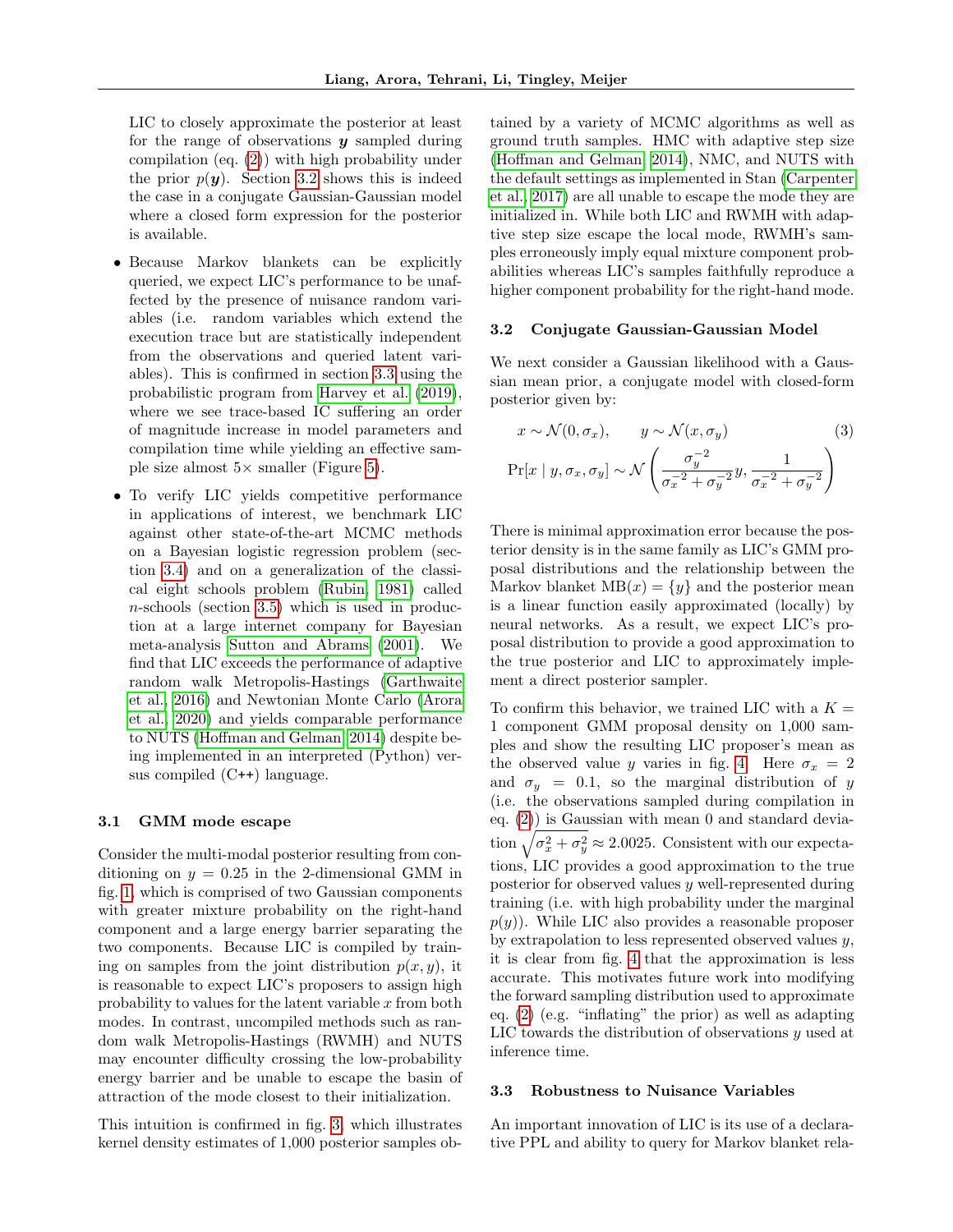<span id="page-5-0"></span>

Figure 3: When sampling the bi-modal posterior density from fig. [1,](#page-1-1) only inference compilation (IC, this paper) and adaptive step-size random walk Metropolis-Hastings (Adaptive RWMH, [Garthwaite et al.](#page-8-21) [\(2016\)](#page-8-21)) are able to recover both posterior modes. Whereas RWMH's posterior samples erroneously assign approximately equal probability to both modes, IC's samples faithfully reproduce the ground truth and yields higher probability for the mode at  $x = 10$  than the mode at  $x = 0$ .

<span id="page-5-1"></span>

Figure 4: In a conjugate normal-normal model, LIC's proposal distribution mean (dashed orange line) closely follows the closed-form posterior mean (blue solid line) across a wide range of observed values y.

tionships so that only statistically relevant inputs are utilized when constructing proposal distributions. To validate this yields significant improvement over prior work in IC, we reproduced an experiment from [Har](#page-8-13)[vey et al.](#page-8-13) [\(2019\)](#page-8-13) where nuisance random variables (i.e. random variables which are statistically independent from the queried latent variables/observations whose only purpose is to extend the execution trace) are introduced and the impact on system performance is measured. As trace-based inference compilation utilizes the execution trace prefix to summarize program state, extending the trace of the program with nuisance random variables typically results in degradation of performance due to difficulties encountered by RNN in capturing long range dependencies as well as the production of irrelevant neural network embedding artifacts.

We reproduce trace-based IC as described in [Le et al.](#page-8-3)  $(2017)$  using the author-provided PyProb<sup>[1](#page-5-2)</sup> software package, and implement Program 1 from [Harvey et al.](#page-8-13) [\(2019\)](#page-8-13) with the source code illustrated in listing [1](#page-5-3) where 100 nuisance random variables are added. Note that although nuisance has no relationship to the remainder of the program, the line number where they are instantiated has a dramatic impact on performance. By extending the trace between where x and y are defined, trace-based IC's RNNs degrade due to difficulty learning a long-range dependency[\(Hochreiter,](#page-8-14) [1998\)](#page-8-14) between the two variables. For LIC, the equivalent program expressed in the beanmachine declarative PPL [\(Tehrani et al., 2020\)](#page-9-2) is shown in listing [2.](#page-6-3) In this case, the order in which random variable declarations appear is irrelevant as all permutations describe the same probabilistic graphical model.

```
def magnitude (obs):
  x = sample(Normal(0, 10))for \_ in \ range(100):nuisance = sample(Normal (0, 10))y = sample(Normal(0, 10))6 observe (
    obs**2likelihood = Normal(x**2 + y**2, 0.1)return x
```
Listing 1: A version of Program 1 from [Harvey et al.](#page-8-13) [\(2019\)](#page-8-13) to illustrate nuisance random variables

<span id="page-5-2"></span><sup>1</sup>https://github.com/probprog/pyprob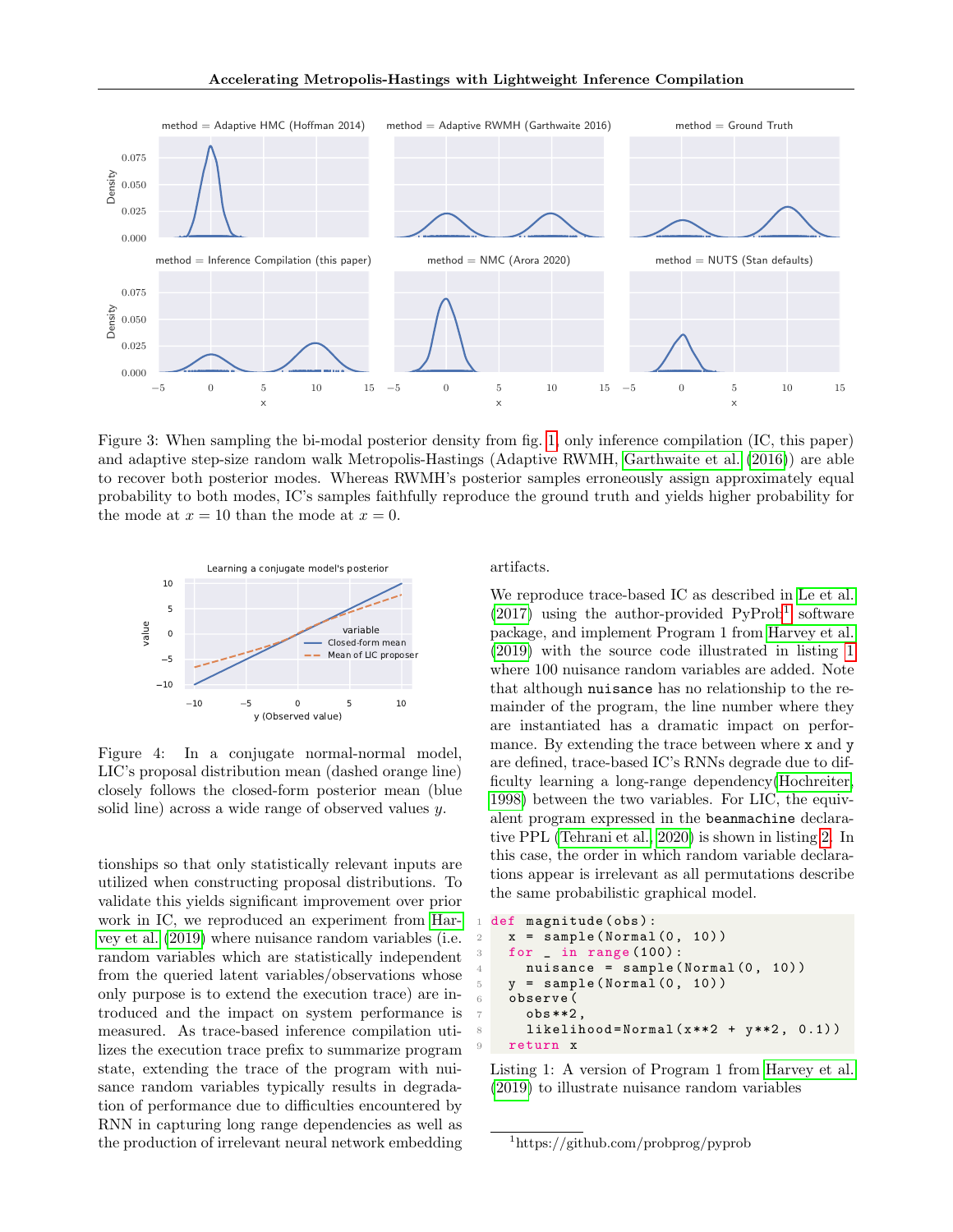<span id="page-6-0"></span>

|                    |        | $#$ params compile time | ESS   |
|--------------------|--------|-------------------------|-------|
| $LIC$ (this paper) | 3.358  | 44 sec.                 | 49.75 |
| Le et al. $(2017)$ | 21,952 | 472 sec.                | 10.99 |

Figure 5: Number of parameters, compilation time (10,000 samples), and effective sample size (100 samples) for inference compilation in declarative (beanmachine, this work) versus imperative (pyprob, [Le et al.](#page-8-3) [\(2017\)](#page-8-3)) PPLs

```
1 class NuisanceModel :
2 @random_variable
3 def x (self):
4 return dist. Normal (0, 10)
5 @random_variable
6 def nuisance (self, i):
7 return dist. Normal (0, 10)8 @random_variable
9 def y (self):
10 return dist. Normal (0, 10)
11 @random_variable
12 def noisy_sq_length (self):
13 return dist. Normal (self.x() ** 2 +
     self.y()**2, 0.1)
```
Listing 2: The equivalent program in beanmachine, where independencies are explicit in program specification

Figure [5](#page-6-0) compares the results between LIC and tracebased IC [\(Le et al., 2017\)](#page-8-3) for this nuisance variable model. Both pyprob's defaults (1 layer 4 dimension sample embedding, 64 dimension address embedding, 8 dimension distribution type embedding, 10 component GMM proposer, 1 layer 512 dimension LSTM) and LIC's defaults (used for all experiments in this paper, 1 layer 4 dimension node embedding, 3 layer 8 dimension Markov blanket embedding, 1 layer node proposal network) with a 10 component GMM proposer are trained on 10,000 samples and subsequently used to draw 100 posterior samples. Although model size is not directly comparable due differences in model architecture, pyprob's resulting models were over 7× larger than those of LIC. Furthermore, despite requiring more than  $10\times$  longer time to train, the resulting sampler produced by pyprob yields an effective sample size almost  $5\times$  smaller than that produced by LIC.

## <span id="page-6-1"></span>3.4 Bayesian Logistic Regression

Consider a Bayesian logistic regression model over d covariates with prior  $\beta \sim \mathcal{N}_{d+1}(\mathbf{0}_{d+1}, \text{diag}(10, 2.5\mathbf{1}_d))$ and likelihood  $y_i \mid x_i \stackrel{\text{iid}}{\sim} \text{Bernoulli}(\sigma(\boldsymbol{\beta}^\top x_i))$  where  $\sigma(t) = (1 + e^{-t})^{-1}$  is the logistic function. This model is appropriate in a wide range of classification problems where prior knowledge about the regression coefficients  $\beta$  are available.

Figure [6a](#page-7-0) shows the results of performing inference using LIC compared against other MCMC inference methods. All methods yield similar predictive loglikelihoods on held-out test data, but LIC and NUTS yield significantly higher ESS and  $Rs$  closer to 1.0 suggesting better mixing and more effective sampling.

## <span id="page-6-2"></span>3.5 n-Schools

The eight schools model [\(Rubin, 1981\)](#page-9-9) is a Bayesian hierarchical model originally used to model the effectiveness of schools at improving SAT scores. n-schools is a generalization of this model from  $8$  to  $n$  possible treatments, and is used at a large internet company for performing Bayesian meta-analysis [Sutton](#page-9-10) [and Abrams](#page-9-10) [\(2001\)](#page-9-10) to estimate effect sizes across a range of industry-specific applications. Let  $K$  denote the total number of schools,  $n_i$  the number of districts/states/types, and  $j_k$  the district/state/type of school k.

 $\beta_0 \sim \text{StudentT}(3, 0, 10)$  $\tau_i \sim \text{HalfCauchy}(\sigma_i)$  for  $i \in \text{[distinct, state, type]}$  $\beta_{i,j} \sim \mathcal{N}(0, \tau_i)$  for  $i \in [\text{distinct}, \text{state}, \text{type}], j \in [n_i]$  $y_k \sim \mathcal{N}(\beta_0 + \sum$ i  $\beta_{i,j_k},\sigma_k)$ 

Figure [6b](#page-7-0) presents results in a format analogous to section [3.4.](#page-6-1) Here, we see that while both LIC and NUTS yield higher PLLs (with NUTS outperforming LIC in this case), LICs ESS is significantly higher than other compared methods. Additionally, the  $\hat{R}$  of NUTS is also larger than the other methods which suggests that even after 1,000 burn-in samples NUTS has still not properly mixed.

# 4 Conclusion

We introduced Lightweight Inference Compilation (LIC) for building high quality single-site proposal distributions to accelerate Metropolis-Hastings MCMC. LIC utilizes declarative probabilistic programming to retain graphical model structure and graph neural networks to approximate single-site Gibbs sampling distributions. To our knowledge, LIC is the first proposed method for inference compilation within an open-universe declarative probabilistic programming language and an open-source implementation will be released in early 2021. Compared to prior work, LIC's use of Markov blankets resolves the need for attention to handle nuisance random variances and yields posterior sampling comparable to state-of-the-art MCMC samplers such as NUTS and adaptive RWMH.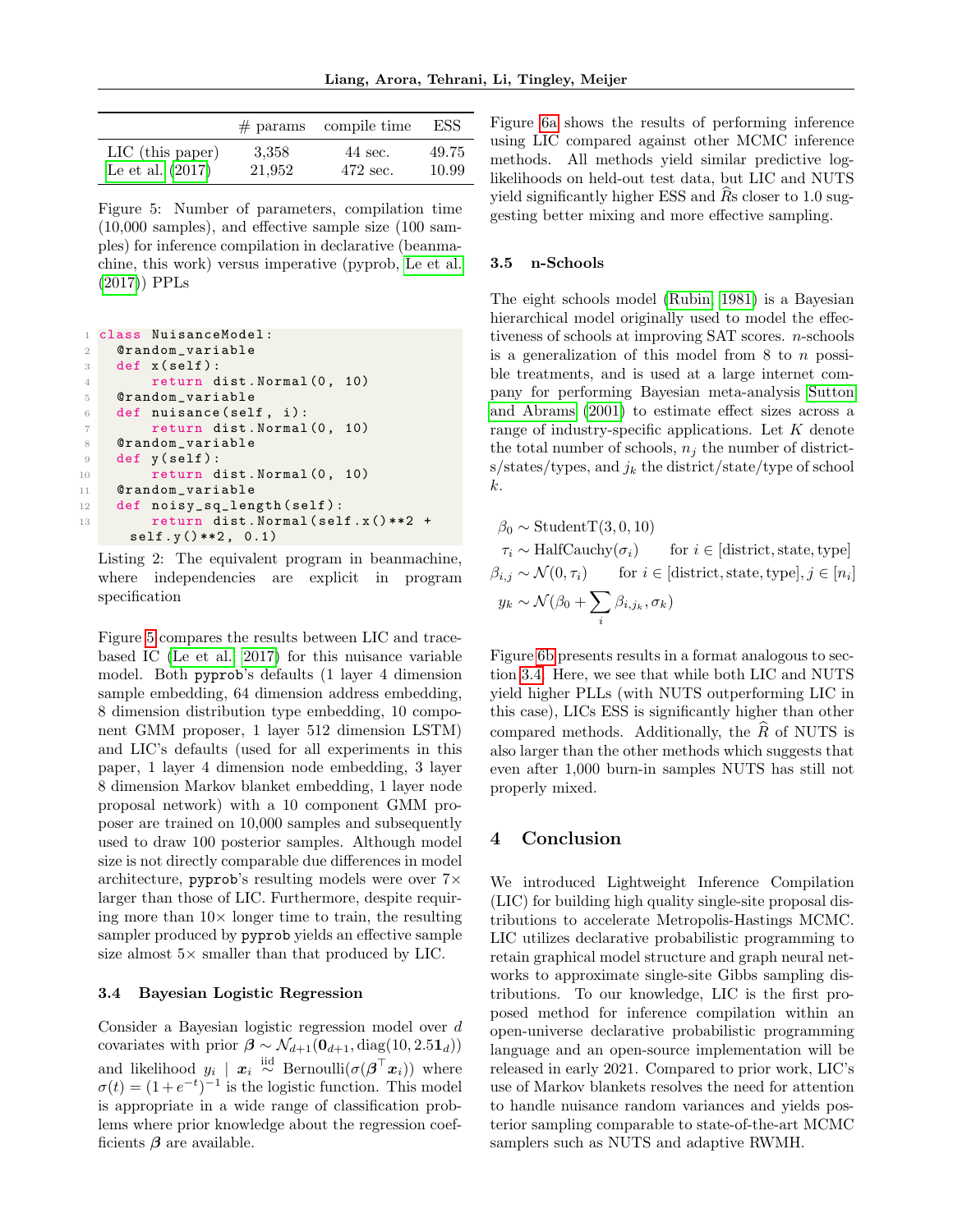<span id="page-7-0"></span>Figure 6: Results drawing 100 samples across 10 chains (after 1,000 burn-in / adaptation / compilation samples) on two Bayesian inference problems. The top row of each subfigure aggregates over the 10 chains the (left to right) compilation time (time to instantiate the Python class, includes neural network training for LIC and Stan's C++ codegen and compilation for NUTS), inference time (time from invoking infer() to when sampling terminates), and the predictive log-likelihood (PLL) on held-out test data. The bottom row aggregates over both the 10 chains as well as over all latent variables the (left to right) estimated expected sample size (ESS, higher is better, [Geyer](#page-8-24) [\(2011\)](#page-8-24)) and the rank normalized  $\hat{R}$  diagnostic (Rhat, closer to 1 is better, [Vehtari et al.](#page-9-11) [\(2020\)](#page-9-11)).

(a) Bayesian logistic regression (2000 rows, 10 features). Both LIC and Stan (NUTS) amortize the upfront compilation cost with accelerated inference times. LIC achieves comparable PLL to NUTS [Hoffman and Gelman](#page-8-23) [\(2014\)](#page-8-23) and other methods, and yields ESS comparable to NUTS and higher than any other method. The  $\hat{R}$  of LIC is close to 1 (similar to NUTS and lower than all other methods).



(b) n-schools (1000 schools, 8 states, 5 districts, 5 types). Again, increased compilation times are offset by accelerated inference times. In this case, LIC achieves comparable PLL to NUTS while simultaneously producing higher ESS and lower  $\hat{R}$ , suggesting that the resulting posterior samples are less autocorrelated and provide a more accurate posterior approximation.

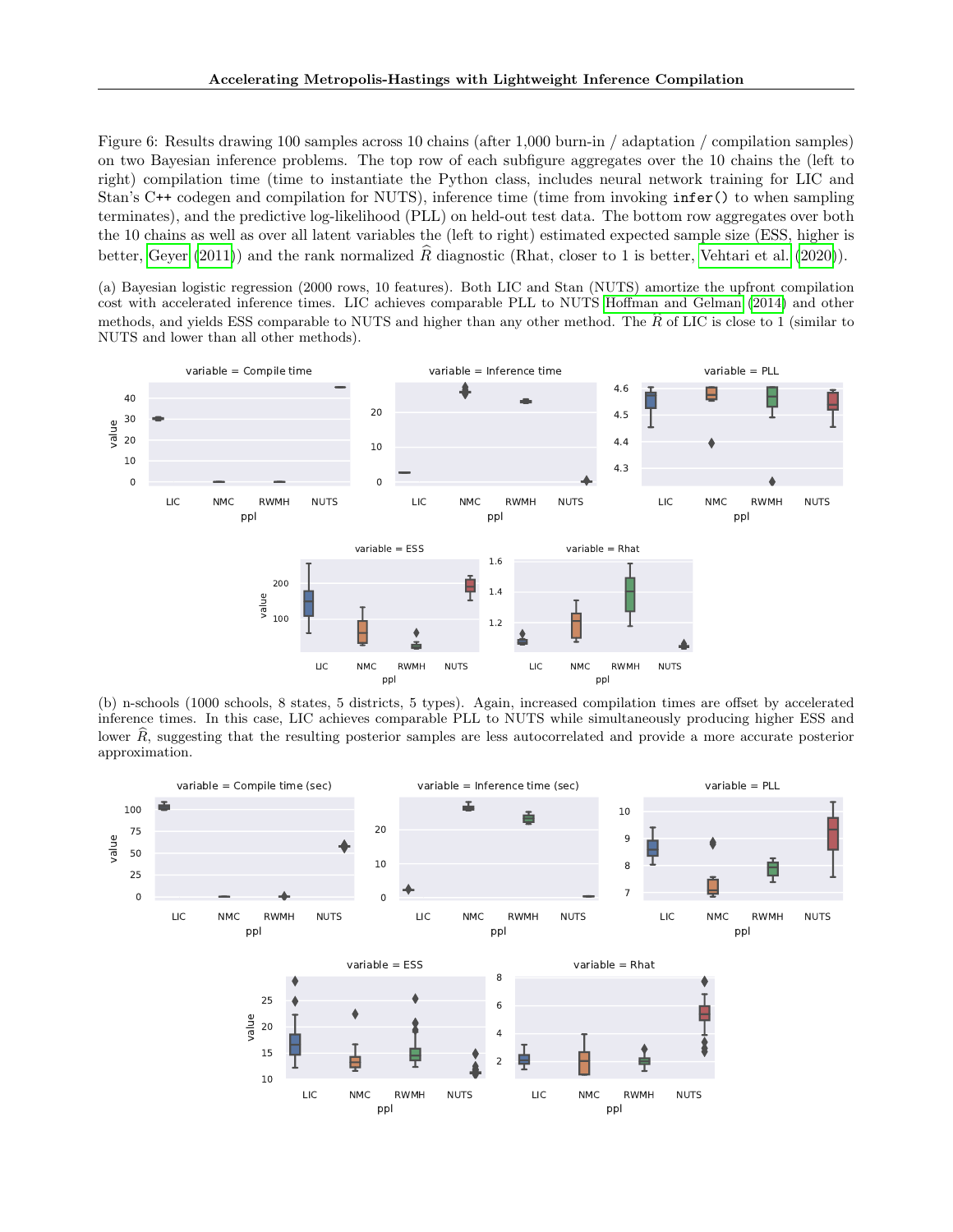#### References

- <span id="page-8-22"></span>Arora, N. S., Tehrani, N. K., Shah, K. D., Tingley, M., Li, Y. L., Torabi, N., Noursi, D., Masouleh, S. A., Lippert, E., and Meijer, E. (2020). Newtonian monte carlo: single-site mcmc meets second-order gradient methods. arXiv preprint arXiv:2001.05567.
- <span id="page-8-2"></span>Bingham, E., Chen, J. P., Jankowiak, M., Obermeyer, F., Pradhan, N., Karaletsos, T., Singh, R., Szerlip, P., Horsfall, P., and Goodman, N. D. (2019). Pyro: Deep universal probabilistic programming. The Journal of Machine Learning Research, 20(1):973– 978.
- <span id="page-8-16"></span>Bruna, J., Zaremba, W., Szlam, A., and LeCun, Y. (2013). Spectral networks and locally connected networks on graphs. arXiv preprint arXiv:1312.6203.
- <span id="page-8-18"></span>Carpenter, B., Gelman, A., Hoffman, M. D., Lee, D., Goodrich, B., Betancourt, M., Brubaker, M., Guo, J., Li, P., and Riddell, A. (2017). Stan: A probabilistic programming language. Journal of statistical software,  $76(1)$ .
- <span id="page-8-15"></span>Dai, H., Dai, B., and Song, L. (2016). Discriminative embeddings of latent variable models for structured data. In International conference on machine learning, pages 2702–2711.
- <span id="page-8-21"></span>Garthwaite, P. H., Fan, Y., and Sisson, S. A. (2016). Adaptive optimal scaling of metropolis– hastings algorithms using the robbins–monro process. Communications in Statistics-Theory and Methods, 45(17):5098–5111.
- <span id="page-8-10"></span>Gershman, S. and Goodman, N. (2014). Amortized inference in probabilistic reasoning. In Proceedings of the annual meeting of the cognitive science society, volume 36.
- <span id="page-8-24"></span>Geyer, C. (2011). Introduction to markov chain monte carlo. Handbook of markov chain monte carlo, 20116022:45.
- <span id="page-8-5"></span>Ghahramani, Z. (2015). Probabilistic machine learning and artificial intelligence. Nature, 521(7553):452– 459.
- <span id="page-8-4"></span>Goodman, N. D. (2013). The principles and practice of probabilistic programming. ACM SIGPLAN Notices, 48(1):399–402.
- <span id="page-8-13"></span>Harvey, W., Munk, A., Baydin, A. G., Bergholm, A., and Wood, F. (2019). Attention for inference compilation. arXiv preprint arXiv:1910.11961.
- <span id="page-8-14"></span>Hochreiter, S. (1998). The vanishing gradient problem during learning recurrent neural nets and problem solutions. International Journal of Uncertainty, Fuzziness and Knowledge-Based Systems,  $6(02):107-116.$
- <span id="page-8-23"></span>Hoffman, M. D. and Gelman, A. (2014). The no-u-turn sampler: adaptively setting path lengths in hamiltonian monte carlo. J. Mach. Learn. Res., 15(1):1593– 1623.
- <span id="page-8-19"></span>Kingma, D. P., Salimans, T., Jozefowicz, R., Chen, X., Sutskever, I., and Welling, M. (2016). Improved variational inference with inverse autoregressive flow. In Advances in neural information processing systems, pages 4743–4751.
- <span id="page-8-17"></span>Kipf, T. N. and Welling, M. (2016). Semi-supervised classification with graph convolutional networks. arXiv preprint arXiv:1609.02907.
- <span id="page-8-3"></span>Le, T. A., Baydin, A. G., and Wood, F. (2017). Inference compilation and universal probabilistic programming. In Artificial Intelligence and Statistics, pages 1338–1348.
- <span id="page-8-6"></span>Lunn, D. J., Thomas, A., Best, N., and Spiegelhalter, D. (2000). Winbugs-a bayesian modelling framework: concepts, structure, and extensibility. *Statis*tics and computing, 10(4):325–337.
- <span id="page-8-11"></span>Marino, J., Yue, Y., and Mandt, S. (2018). Iterative amortized inference. arXiv preprint arXiv:1807.09356.
- <span id="page-8-8"></span>Milch, B., Marthi, B., Russell, S., Sontag, D., Ong, D. L., and Kolobov, A. (2007). 1 blog: Probabilistic models with unknown objects. Statistical relational learning, page 373.
- <span id="page-8-1"></span>Murray, I., Adams, R., and MacKay, D. (2010). Elliptical slice sampling. In Proceedings of the thirteenth international conference on artificial intelligence and statistics, pages 541–548.
- <span id="page-8-12"></span>Paige, B. and Wood, F. (2016). Inference networks for sequential monte carlo in graphical models. In International Conference on Machine Learning, pages 3040–3049.
- <span id="page-8-20"></span>Papamakarios, G., Pavlakou, T., and Murray, I. (2017). Masked autoregressive flow for density estimation. In Advances in Neural Information Processing Systems, pages 2338–2347.
- <span id="page-8-9"></span>Pearl, J. (1987). Evidential reasoning using stochastic simulation of causal models. Artificial Intelligence, 32(2):245–257.
- <span id="page-8-7"></span>Plummer, M. et al. (2003). Jags: A program for analysis of bayesian graphical models using gibbs sampling. In Proceedings of the 3rd international workshop on distributed statistical computing, volume 124, pages 1–10. Vienna, Austria.
- <span id="page-8-0"></span>Porteous, I., Newman, D., Ihler, A., Asuncion, A., Smyth, P., and Welling, M. (2008). Fast collapsed gibbs sampling for latent dirichlet allocation. In Proceedings of the 14th ACM SIGKDD international